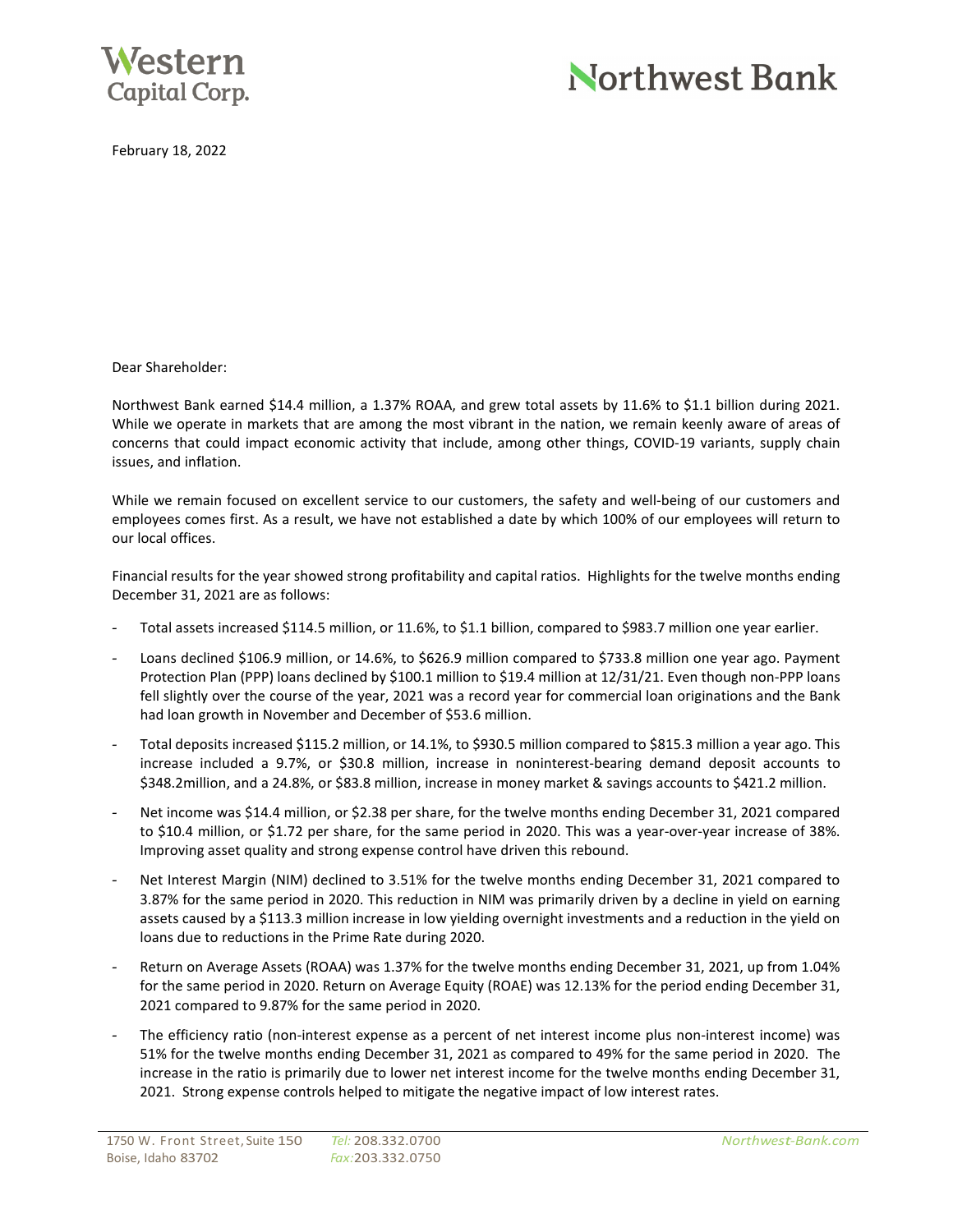- Book value per share increased \$2.07 to \$20.53 on December 31, 2021 from \$18.46 on the same date in 2020.
- Tier 1 capital ratio is 10.81% as of December 31, 2021. The Tier 1 capital ratio continues to be well in excess of regulatory minimums.

## Stock Buyback Plan:

The WCC Board of Directors previously approved a share buyback program of up to 90,000 shares through March 2022 at a price established monthly by the Board of Directors. If you are interested in selling your shares, you may contact the individuals below for more information:

Allan Siegel, Chief Financial Officer David Robinson, Corporate Secretary Western Capital Corporation **Mestern Capital Corporation** Western Capital Corporation 206.621.8720 503.906.3952 allan.siegel@northwest-bank.com david.robinson@northwest-bank.com

Although the pandemic and resulting economic challenges have impacted us all, we believe our actions to control expenses and credit quality have provided a positive result for both our customers and the Bank. Our team continues to work with both existing and new customers on opportunities that provide meaningful risk adjusted returns for all parties. As always, we welcome business referrals from our shareholders in 2022.

Thank you for your continued support of Western Capital Corporation and Northwest Bank.

Sincerely,

Jeff Gow Chairman, President & Chief Executive Officer, Northwest Bank Chairman, Western Capital Corporation

#### Enclosure

This communication contains comments or information that constitutes forward-looking statements (within the meaning of the Private Securities Litigation Reform Act of 1995) that are based on current expectations that involve a number of risks and uncertainties. Actual results may differ materially from the results expressed in forward-looking statements. Factors that might cause such a difference include changes in interest rates and interest rate relationships; demand for products and services; the degree of competition by traditional and non-traditional competitors; changes in banking regulation; changes in tax laws; changes in prices; levies and assessments; the impact of technological advances; governmental and regulatory policy changes; the outcomes of contingencies; trends in customer behavior as well as their ability to repay loans; changes in the national and local economy and other factors. Western Capital Corporation undertakes no obligation to update or clarify forward-looking statements, whether as a result of new information, future events or otherwise.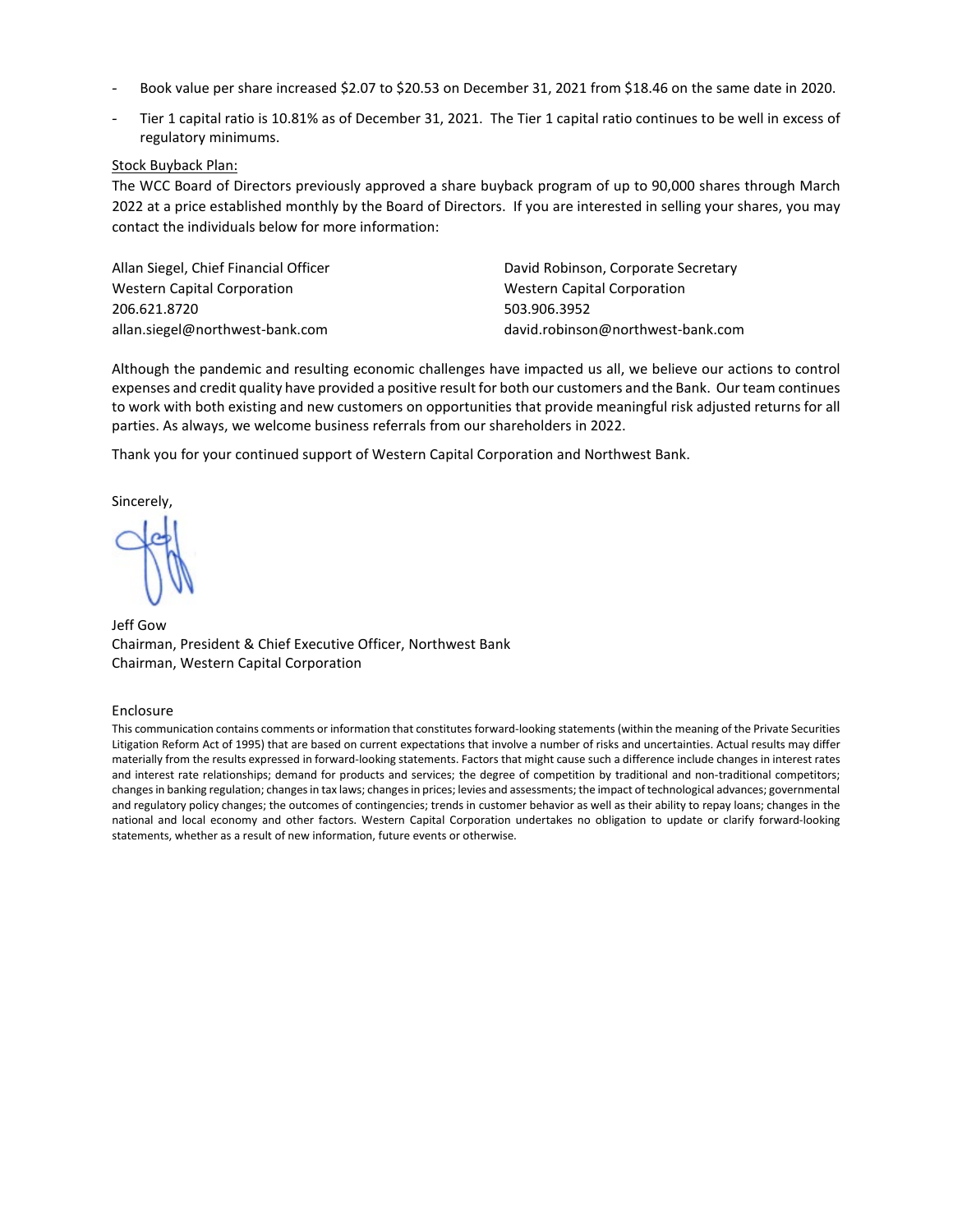

# *Unaudited \$ in Thousands*

| <b>Statement of Condition</b>                     | 31-Dec-20 | 31-Dec-21 | <b>Statement of Income</b>       | 31-Dec-20 | 31-Dec-21 |
|---------------------------------------------------|-----------|-----------|----------------------------------|-----------|-----------|
| <b>Assets</b>                                     |           |           | <b>Interest Income</b>           |           |           |
| Cash and Due from Banks                           | 120,028   | 357,232   | Loans                            | 41,211    | 37,972    |
| <b>Investment Securities</b>                      | 122,774   | 104,045   | Investments                      | 2,287     | 1,308     |
| Loans                                             | 733,836   | 626,990   | <b>Total Interest Income</b>     | 43,498    | 39,280    |
| Allowance for Loan Losses                         | (12, 712) | (12,608)  |                                  |           |           |
| Loans, net of Allowance for Loan Losses           | 721,124   | 614,382   | <b>Interest Expense</b>          |           |           |
|                                                   |           |           | Deposits                         | 4,755     | 2,814     |
| Deferred Tax Asset, net                           | 5,249     | 5,545     | <b>Borrowings</b>                | 517       | 485       |
| Accrued Interest & Other Assets                   | 14,530    | 16,966    | <b>Total Interest Expense</b>    | 5,272     | 3,299     |
| <b>Total Assets</b>                               | 983,705   | 1,098,170 | Net Interest Income before       |           |           |
|                                                   |           |           | <b>Provision for Loan Losses</b> | 38,226    | 35,981    |
|                                                   |           |           | Provision for Loan Losses        | 6,338     |           |
|                                                   |           |           | Net Interest Income after        |           |           |
| <b>Liabilities</b>                                |           |           | <b>Provision for Loan Losses</b> | 31,888    | 35,981    |
| Deposits                                          |           |           |                                  |           |           |
| Noninterest-Bearing Demand Deposits               | 317,398   | 348,155   | <b>Noninterest Income</b>        |           |           |
| Interest-Bearing Checking                         | 27,849    | 47,578    | Gain on Sale of Government       |           |           |
| Money Market & Savings Accounts                   | 337,377   | 421,176   | <b>Guaranteed Loans</b>          | 848       | 2,023     |
| <b>Certificates of Deposit</b>                    | 132,698   | 113,573   | <b>Other Noninterest Income</b>  | 1,230     | 1,649     |
| <b>Total Deposits</b>                             | 815,322   | 930,482   | <b>Total Noninterest Income</b>  | 2,078     | 3,672     |
| <b>Borrowings</b>                                 | 50,842    | 39,386    |                                  |           |           |
| <b>Other Liabilities</b>                          | 5,535     | 3,734     | <b>Noninterest Expense</b>       |           |           |
|                                                   |           |           | Salaries & Employee Benefits     | 13,251    | 13,398    |
| <b>Total Liabilities</b>                          | 871,699   | 973,602   | Occupancy & Equipment            | 2,255     | 2,364     |
|                                                   |           |           | Data Processing & Telecom        | 1,620     | 1,783     |
|                                                   |           |           | <b>Professional Fees</b>         | 884       | 941       |
| <b>Stockholders' Equity</b>                       |           |           | Other                            | 1,919     | 1,835     |
| Common Stock, \$1 par value                       | 6,068     | 6,068     | <b>Total Noninterest Expense</b> | 19,929    | 20,321    |
| <b>Surplus &amp; Retained Earnings</b>            | 95,515    | 104,056   |                                  |           |           |
| Net Income YTD                                    | 10,423    | 14,444    | Net Income Before Tax            | 14,037    | 19,332    |
| <b>Total Stockholders' Equity</b>                 | 112,006   | 124,568   |                                  |           |           |
|                                                   |           |           | Income Tax Expense               | 3,614     | 4,887     |
| <b>Total Liabilities and Stockholders' Equity</b> | 983,705   | 1,098,170 |                                  |           |           |

|                                  | For the twelve months ending |           |  |
|----------------------------------|------------------------------|-----------|--|
| <b>Statement of Income</b>       | 31-Dec-20                    | 31-Dec-21 |  |
|                                  |                              |           |  |
| <b>Interest Income</b>           |                              |           |  |
| Loans                            | 41,211                       | 37,972    |  |
| Investments                      | 2,287                        | 1,308     |  |
| <b>Total Interest Income</b>     | 43,498                       | 39,280    |  |
| <b>Interest Expense</b>          |                              |           |  |
| Deposits                         | 4,755                        | 2,814     |  |
| <b>Borrowings</b>                | 517                          | 485       |  |
| <b>Total Interest Expense</b>    | 5,272                        | 3,299     |  |
| Net Interest Income before       |                              |           |  |
|                                  |                              |           |  |
| <b>Provision for Loan Losses</b> | 38,226                       | 35,981    |  |
| Provision for Loan Losses        | 6,338                        |           |  |
| Net Interest Income after        |                              |           |  |
| <b>Provision for Loan Losses</b> | 31,888                       | 35,981    |  |
| <b>Noninterest Income</b>        |                              |           |  |
| Gain on Sale of Government       |                              |           |  |
| <b>Guaranteed Loans</b>          | 848                          | 2,023     |  |
| Other Noninterest Income         | 1,230                        | 1,649     |  |
| <b>Total Noninterest Income</b>  | 2,078                        | 3,672     |  |
|                                  |                              |           |  |
| <b>Noninterest Expense</b>       |                              |           |  |
| Salaries & Employee Benefits     | 13,251                       | 13,398    |  |
| Occupancy & Equipment            | 2,255                        | 2,364     |  |
| Data Processing & Telecom        | 1,620                        | 1,783     |  |
| <b>Professional Fees</b>         | 884                          | 941       |  |
| Other                            | 1,919                        | 1,835     |  |
| <b>Total Noninterest Expense</b> | 19,929                       | 20,321    |  |
| <b>Net Income Before Tax</b>     | 14,037                       | 19,332    |  |
| Income Tax Expense               | 3,614                        | 4,887     |  |
| Net Income                       | 10,423                       | 14,445    |  |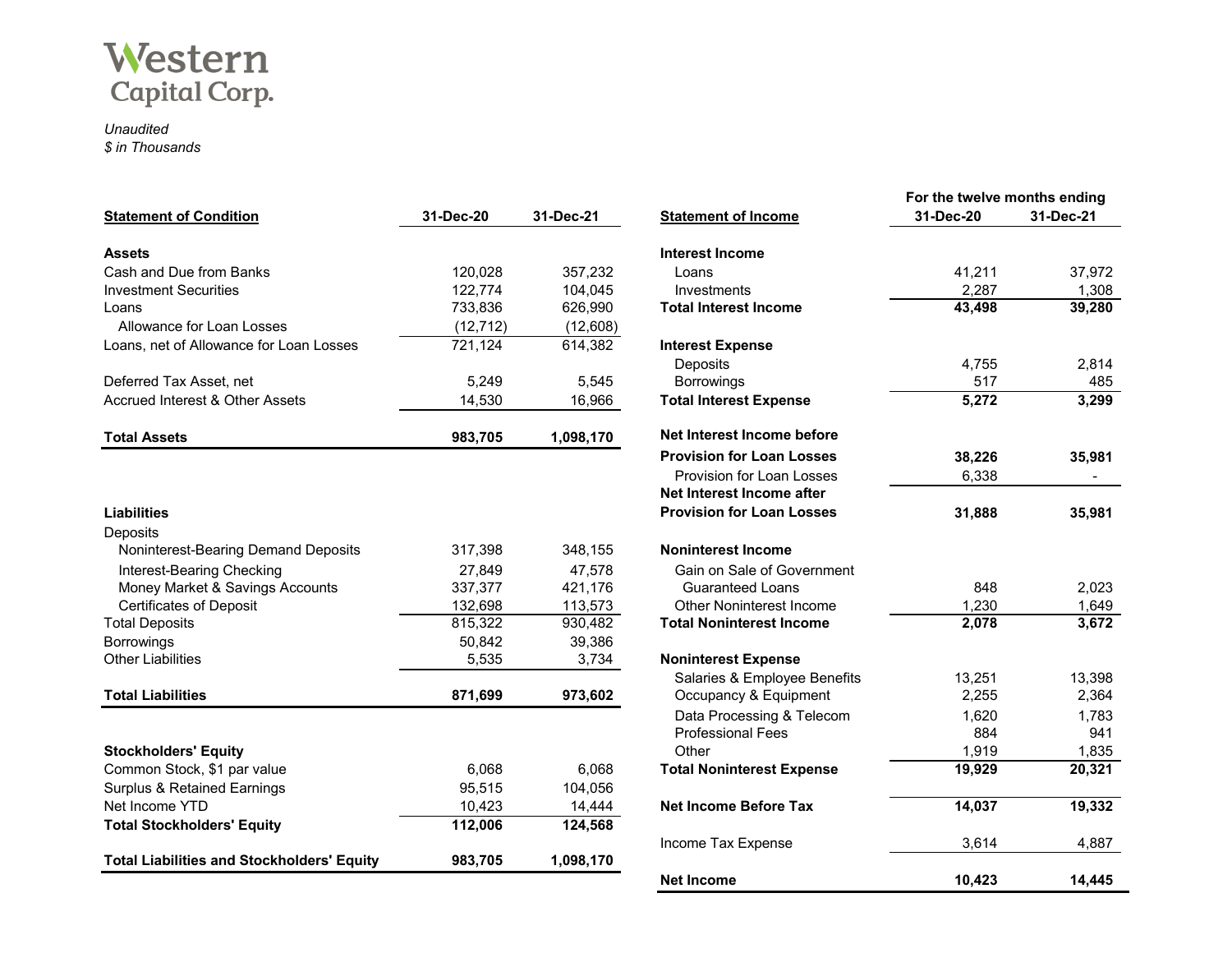

|                                                                       |  | <b>Dec-20</b>   | <b>Dec-21</b>                   |                                                                                  | <b>Dec-20</b> | <b>Dec-21</b> |
|-----------------------------------------------------------------------|--|-----------------|---------------------------------|----------------------------------------------------------------------------------|---------------|---------------|
| <b>Operating Results/Ratios - YEAR-TO-DATE UNLESS OTHERWISE NOTED</b> |  |                 | <b>Key Ratios @ Quarter-End</b> |                                                                                  |               |               |
| Return on Avg Equity                                                  |  | 9.87%           | 12.13%                          | Loans (Net of Allowance) to Deposits                                             | 88.45%        | 66.03%        |
| Return on Avg Assets                                                  |  | 1.04%           | 1.37%                           | Loan Loss Allowance to Loans                                                     | 1.73%         | 2.01%         |
| Net Income (\$000's)                                                  |  | $10,423$ \$     | 14,445                          | Nonperforming Assets/Assets                                                      | 1.90%         | 1.32%         |
| <b>Efficiency Ratio</b>                                               |  | 49%             | 51%                             | Net Chg Offs/(Recoveries) to Loans                                               | 0.28%         | 0.02%         |
| Book Value per Share                                                  |  | $18.46 \quad $$ | 20.53                           |                                                                                  |               |               |
| <b>Earnings per Share</b>                                             |  | 1.72 \$         | 2.38                            | Quarterly Capital Ratio - Northwest Bank (estimate for most current quarter-end) |               |               |
| Net Interest Margin                                                   |  | 3.87%           | 3.51%                           | Tier 1 Capital Ratio                                                             | 9.83%         | 10.81%        |
| <b>Yield on Earning Assets</b>                                        |  | 4.40%           | 3.83%                           |                                                                                  |               |               |
| Cost of Int-Bearing Liabilities                                       |  | 0.89%           | 0.58%                           |                                                                                  |               |               |